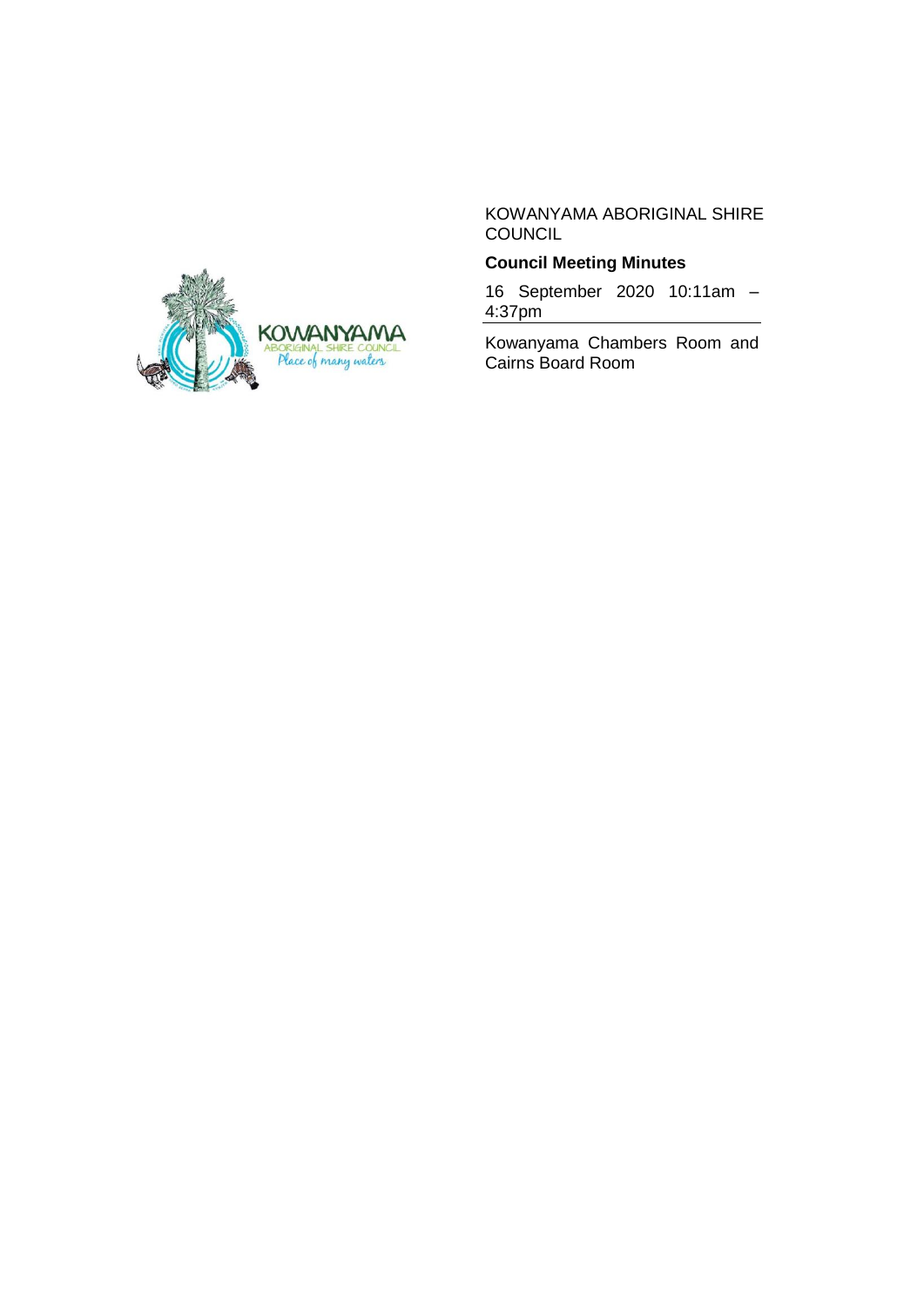# **Present:**

**Councillors**

Mayor Robbie Sands (Chair) – Kowanyama Boardroom Deputy Mayor Cameron Josiah (Councillor) – Kowanyama Boardroom Cr Teddy Bernard (Councillor) – Kowanyama Boardroom Cr Richard Stafford (Councillor) – Kowanyama Boardroom Apologies – Cr Elroy Josiah

## **Executive**

Gary Uhlmann, Chief Executive officer (CEO) – Kowanyama Boardroom

Katherine Wiggins, Executive Manager Governance and Operations (EMGO) – Cairns Boardroom

Andrew Hay, Executive Manager Finance (EMF) – Cairns Boardroom

Kevin Bell, Executive Manager Community Services (EMCS) – Kowanyama Boardroom

David McKinley, Executive Manager Roads, Infrastructure & Essential Services, (EMRIES) – Kowanyama Boardroom

Apologies

Christine Delaney, Executive Manager Human Resources (EMHR) – Kowanyama Boardroom

## *Meeting Commenced: 10:11am*

## **1) Welcome & Apologies**

The Mayor welcomed the Councillors and Executive team to the meeting.

| <b>RESOLUTION - Minutes</b>                                                                | <b>Moved: Cr C. Josiah</b>    |
|--------------------------------------------------------------------------------------------|-------------------------------|
| Apologies                                                                                  | <b>Seconded: Cr Bernard</b>   |
| <b>Minutes</b><br>That the council accepts apologies from Councillor<br>Jacob Elroy Josiah | <b>MOTION CARRIED:</b><br>All |

## **2) Minutes from Previous Meeting**

- EMGO briefed the minutes from the last meeting

| <b>RESOLUTION - Minutes</b>                                                         | <b>Moved: Cr Sands</b>                  |
|-------------------------------------------------------------------------------------|-----------------------------------------|
| Minutes from previous Council Meeting 19 August                                     | <b>Seconded: Cr Bernard</b>             |
| 2020<br><b>Minutes</b><br>That the above minutes be adopted as true and<br>accurate | <b>MOTION CARRIED:</b><br>All in favour |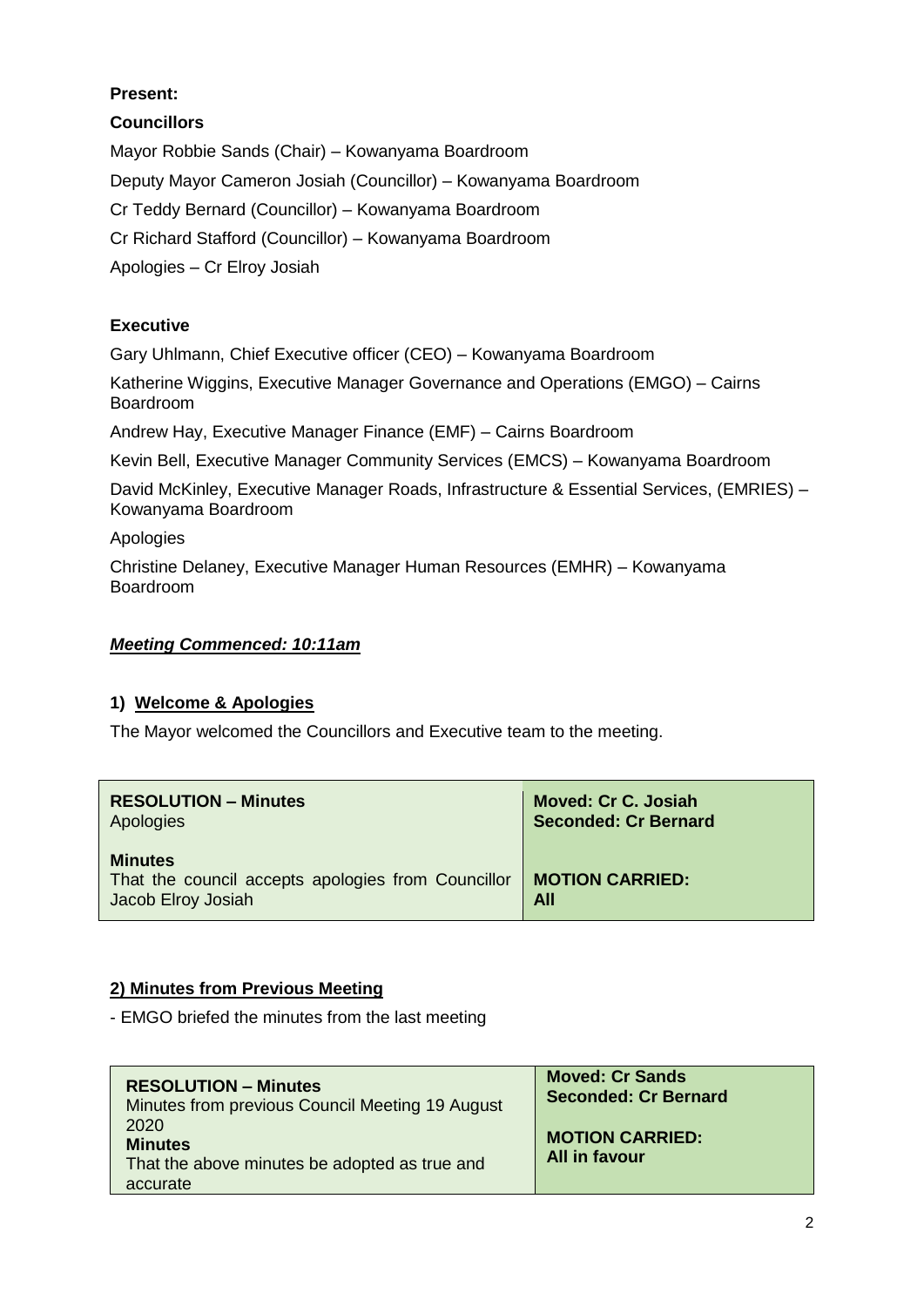- Cr Stafford requested that training be organised for Councillors on Native Title

# **Action Item**

EMGO to organise workshop on Native Title for Councillors

### **Action Item**

EMGO with EMCS to organise Public Meeting regarding the dump location and Cattle company information with Mayor & Councillors

### **Action Item**

EMGO to prepare list of issues to discuss at Public Meeting

*Mr Bell left meeting room at 10:33am and returned to meeting room at 10:44am*

### **3) Action Items**

- Cr Stafford advised that the community streets are becoming quite dirty.
- Recycling sites could be useful to help clean up the streets.
- Cr Stafford advised that Tucksworth's won't accept bags of empty cans and asked if council is able to help as cans can be collected by children and they can make money from the recycling.

### **Action Item**

EMCS to review recycling options.

## **4) Reports**

### **a) Chief Executive Officer**

- Infrastructure contracts to renew canteen, workshop and community centre.
- Planning for the contractor's camp
- Topsy Creek Road The road crew has done an amazing job
- QRA carried out inspection and was impressed with the work
- Commercial fishing in Topsy again and they are stripping creek of fish
- Mayor has written letter to the Department of Agriculture and Fisheries to close Topsy to commercial fishing
- Swimming Pool sail shade has been installed and looks great
- In the process of moving all gas bottles to the old slaughter house. Infrastructure to be secured
- Cattle Company open consultation with the Traditional Owners and community regarding all matters concerned with the Cattle Company
- Ways to improve council run businesses new models to be set up etc.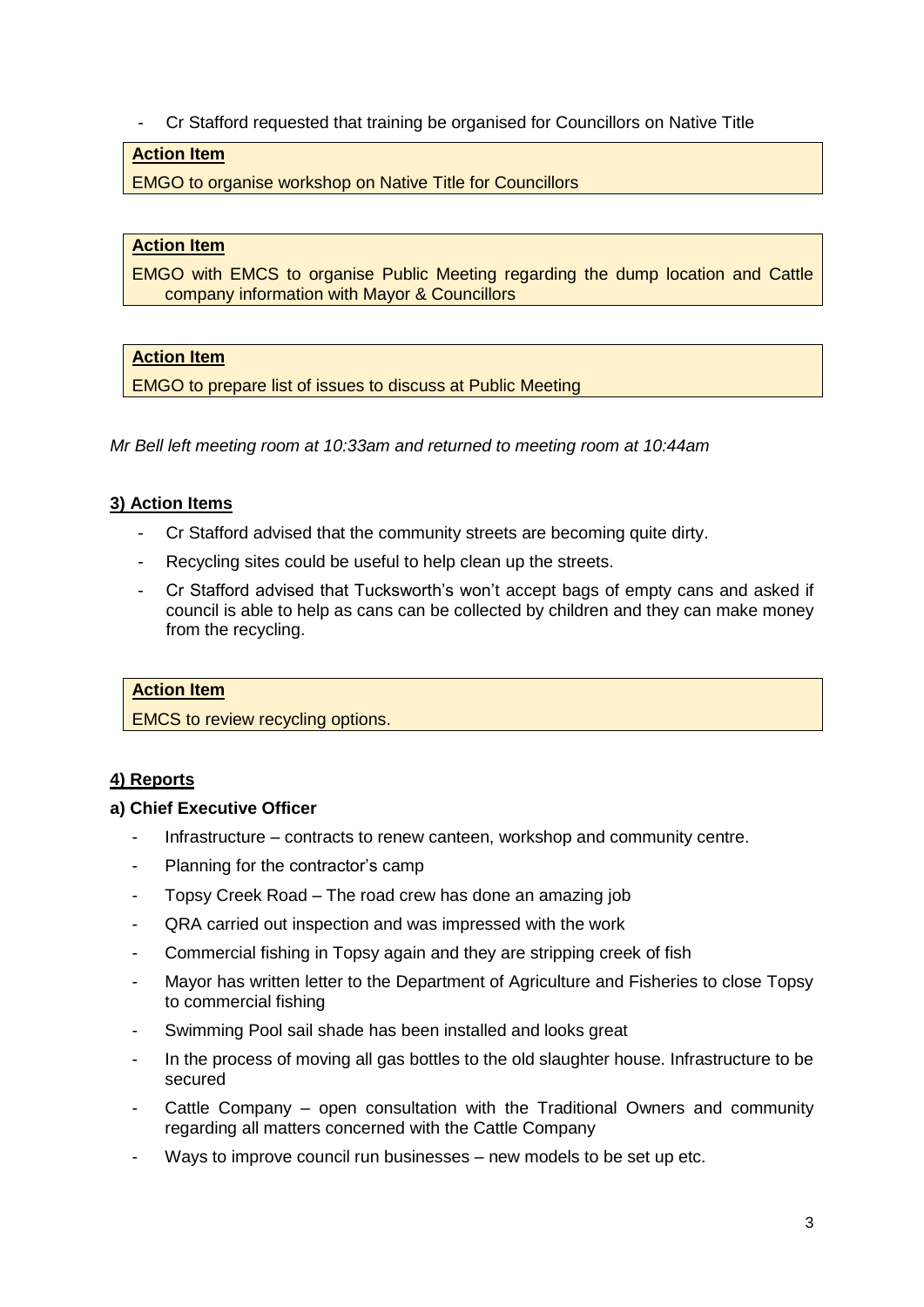## **b) (i) Executive Manager Governance and Operations**

Ms Wiggins presented the monthly report for Governance and Operations.

### **Newsletter**

The September / October edition of the newsletter is now available

## **Cattle Company**

Council has now successfully regained ownership of the cattle company. The legal processes will be finalised in the next couple of weeks and it is Council's intention to then consult with Traditional Owners (TO) on whether they wish to work with Council and the PBC on rebuilding a future Kowanyama cattle business.

The potential benefits for community in re-establishing the cattle company are potentially huge and include:

- A significant source of community revenue that will flow back to TOs, their families and the community in the form of employment and a wide variety of community and homeland programs
- Significant additional community programs would include health, local businesses, community services, sport and recreation, arts and culture, looking after country, and investment in homeland infrastructure
- Employment and training would involve all young people throughout Community and cover cattle breeding and management, mustering, vehicles, quadbikes, motorbikes, fencing, horses, animal pest management, management of sacred sites and wetland management
- Partnerships with the rangers, schools and school programs, special on country programs for men, women, the elderly, unemployed, the sick and the disabled
- Re-establish the abattoir and provide cheap fresh meat to Community and train people in the slaughtering and butchering skills

A message from the Mayor release has been issued to social media and our website

## **Carbon Farming**

Council has entered a contract for the sale of carbon credits to the Commonwealth Bank.

## **Community Consultations**

Governance and Operations is currently working with Community Services to design community consultations for:

- The relocation of the dump
- Use of the swimming pool during sorry business
- Noise restrictions and local law

## **Records Management System**

The move to the new records management system is on track. Matt Fox, Records Management Officer will be in Kowanyama from the 17th September to 2 October to progress.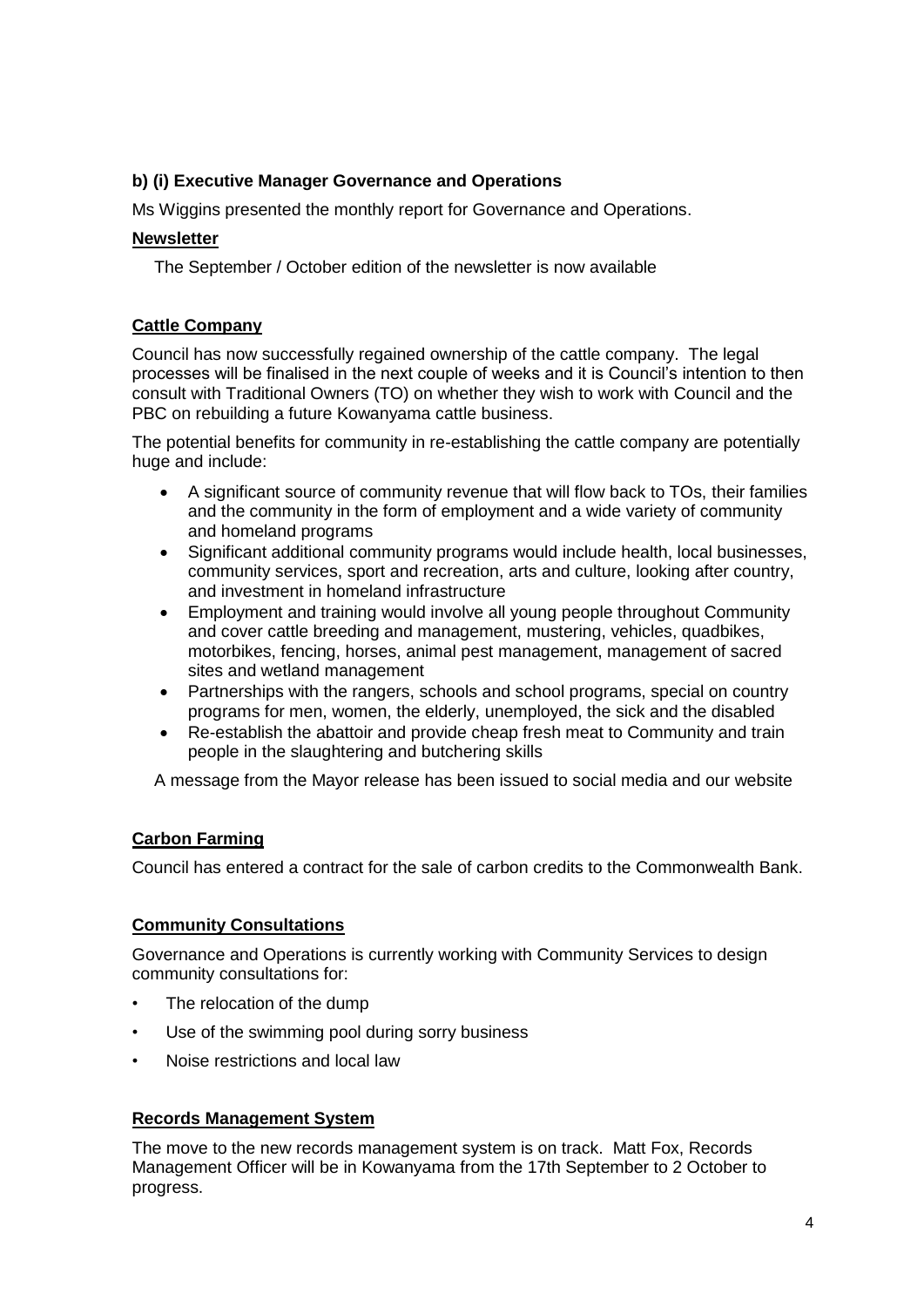## **Land**

Council has now successfully agreed with Housing that a Katter lease holder who surrender their land for the purpose of new build housing will be able to tenant that property for their lifetime or can allocate a family member to that property (if they are on the social housing waitlist).

## **Canteen Lease**

Update to be provided in Closed Business

### **Township mapping**

Judy Austin, Project Officer, is currently working with DATSIP on a mapping project which will identify the land in Kowanyama township noting native title and land tenue.

### **4b (ii) Councillors Responsibilities**

**Ms Wiggins also presented an information report on councillor responsibilities.**  The report is to provide further advice to council on the reponsibilities of Councillors in order to reduce any risk of perception of wrong doing which could lead to investigations from the Office of the Independent Assessor.

Ms Wiggins raised the following matters:

### **Closed Business Reports and confidentiality**

Councillor Code of Conduct - Standards of behaviour, the three 'R's

### **Responsibilities**

Carry out RESPONSIBILITIES conscientiously and in the best interests of the Council and the community

### Respect

Treat people in a reasonable, just, RESPECTFUL and non-discriminatory way

### Reputation

Ensure conduct does not reflect adversely on the REPUTATION of Council

### **4b (iii) Agenda Report – Leave Policy**

Ms Wiggins, EMGO, presented the report.

It has been identified that the policy that was presented did not incorporate the changes that were endorsed previously at the August 2018 Council Meeting which provided clarity on the responsibilities of an employee if they need to work from home.

| <b>RESOLUTION - Leave Policy</b>      | <b>Moved: Cr Sands</b>                  |
|---------------------------------------|-----------------------------------------|
| That Council endorse the Leave Policy | <b>Seconded: Cr Stafford</b>            |
|                                       | <b>MOTION CARRIED:</b><br>All in favour |

### **4c) Executive Manager Finance**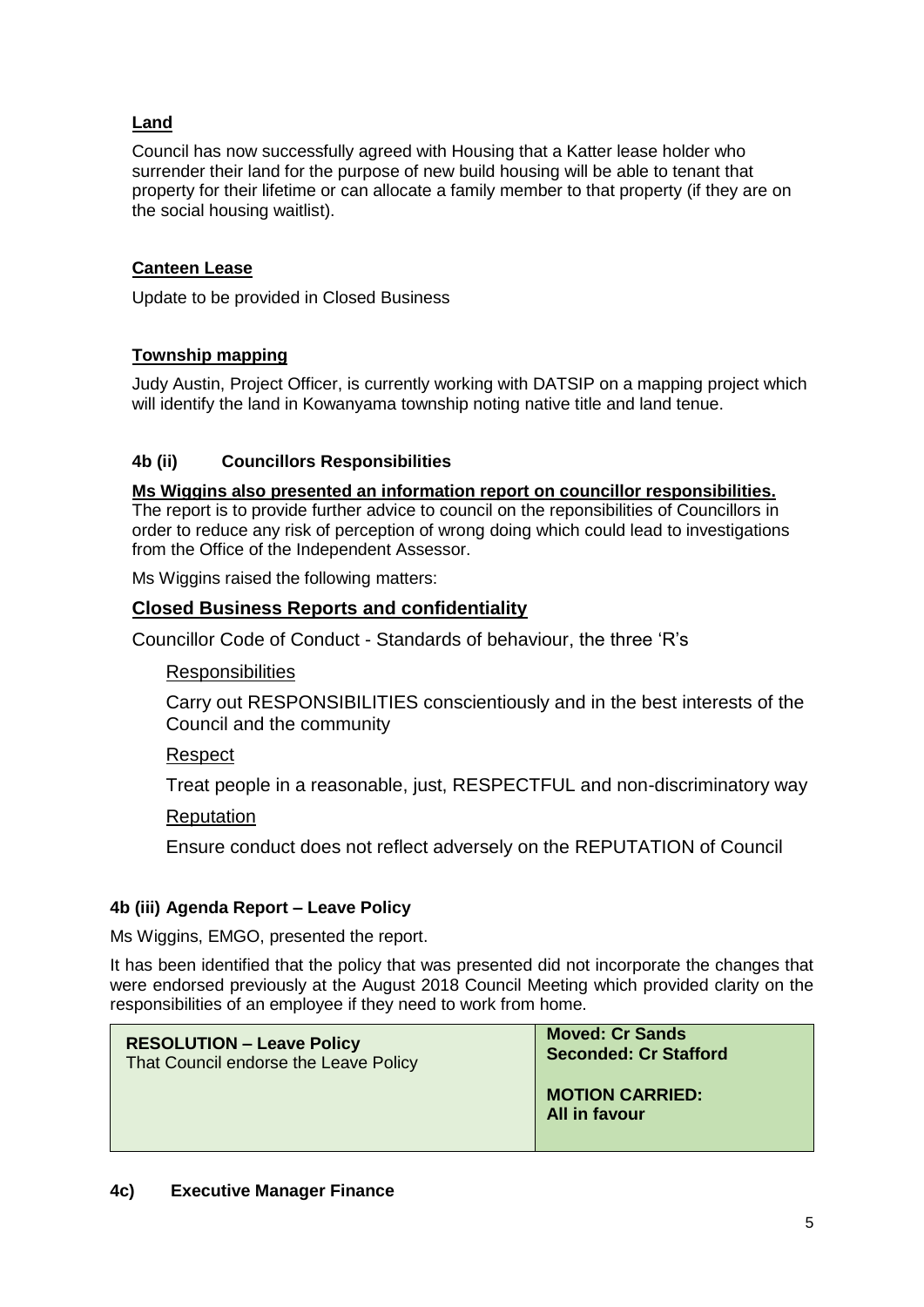Mr Hay, EMF presented the monthly report update for Finance

Key points from the August 2020 YTD report are as follows:

- net operating result is a \$236K deficit, this is \$522k more than budget
- actual net operating income is \$2,477 K this is \$753K lower than budget
- actual operating expenditure is \$2,714 this is \$230K lower than budget
- Untied Cash Funds balance is \$2,467

## **4d) Executive Manager Roads, Infrastructure and Essential Services**

Mr McKinley, EMRIES presented the monthly report for Roads, Infrastructure and Essential Services.

### **Works –Roads**

The Roads Crew have completed all works on Topsy Rd, South Mitchell Rd and Landing Rd. We have approximately 5,300 tonnes of gravel on Shelfo Rd and 3,400 tonnes of gravel stockpiled on the western side of the Michell River. We still have 21,600 tonnes to be delivered this year.

The road crew has completed 7km of light formation grade on Kowanyumvl Rd at the far end of the Alice to Coleman section of Pormpuraaw Rd. It is expected to take a further 4 days to complete a light formation grade on this gazetted road, repair the crossing and complete the 18km section to the homestead.

The Crew have also completed 10km of heavy formation from the KASC boundary (Coleman River) heading back towards the Alice River. It is expected to take a month to complete the heavy formation on Pormpuraaw Rd and commence works in the National Park.

The roads team has also completed the extraction of 3,000 tonnes of sand from the Mitchell River crossing which is now stockpiled on the western side of the Mitchell River. This sand will be transported back into Kowanyama for use at the batching plant. The council has a quarry extraction permit to extract 3,000 tonne per year on the Mitchell River Crossing only.

The Regional Liaison Officer from Queensland Reconstruction Authority (QRA) conducted a site visit in Kowanyama on Monday  $7<sup>th</sup>$  of September and was very impressed with the highquality standard of works performed by the road crew. As they fund our road program this was an excellent result for the team, council and community.

### **Rangers**

Rangers are out on country, performing weed and fire management, as vehicles allow.

Also, crew have returned to the Oriner's outpost to continue land management activities.

2 x new Hilux ranger vehicles on order and are being fitted with speed and rev limiters.

Viv Sinnamon has returned to assist and lift the profile of the existing Rangers through providing support to Scotty and the team.

2 Rangers have left Council employ and the recruitment process for 2 new Rangers is about to commence.

### **Parks & Gardens**

Parks and gardens team are working tidying and cleaning throughout community, along with maintaining the market garden and propagating seeds for future planting. This has not changed from last month.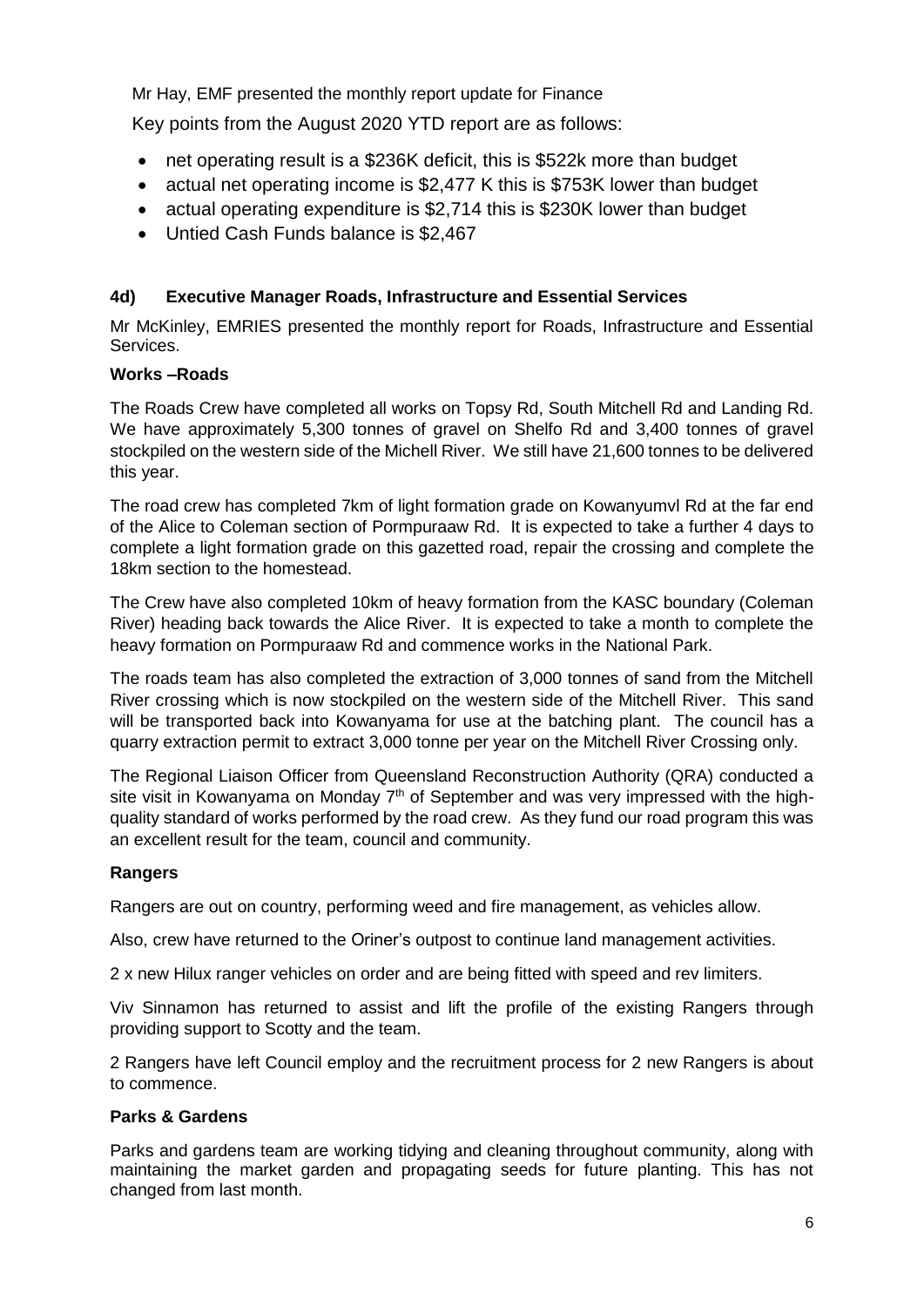## **Animal Control**

| Kowanyama Vet Visit 19-21 August 2020 |                 |      |                   |                                                                                                                          |
|---------------------------------------|-----------------|------|-------------------|--------------------------------------------------------------------------------------------------------------------------|
| <b>Activity</b>                       | <b>Dogs</b>     | Cats | <b>Other</b>      | <b>Comments</b>                                                                                                          |
| De-sex                                | 18              |      |                   | Community dog census required to<br>be conducted to determine number of<br>dogs required for desex at next vet<br>visit. |
| Euthanasia                            | 3               |      |                   | Euthanasia performed for humane<br>reasons                                                                               |
| Vaccinations                          | <b>Multiple</b> |      |                   | Post vet visit vaccinations required to<br>be administered by AMW.                                                       |
| Examination                           | <b>Multiple</b> |      | 1 Horse<br>1 Bull | Heart worm observed in post-mortem<br>examination of 1 dog.                                                              |

### **Building Services**

Pamela Lumsden, Building Services Manager has left Council employ to join QBUILD, in her wake operations are being shared between Council employees and QBUILD staff until Pamela's replacement commences employment later this month.

Jason Zahn is acting in the stead of Carpentry Supervisor until Pamela's replacement has commenced employment.

#### **Projects**

WORKSHOP COMPOUND – Demolition & construction of sheds + toilets to the workshop compound.

All sheds need to be cleared, any machinery or materials in the way of works must be cleared ASAP & Concrete Batching agreement confirmed to allow works to commence.

FAMILY BISTRO / CANTEEN RENOVATION – New family bistro construction / renovation of canteen

Tender Completed and submission received on 8/09/2020 from 3 Contractors who currently work in the region.

#### WELLNESS CENTRE

Stage 2 works engineering plans completed and will include new roof, re-cladding external & demolition / construction of a new toilets block. Building Approval pending for RFQ to be completed with local builders. Stage 1 is underway on site.

#### CONTRACTORS CAMP / STORAGE

Ongoing discussions with CEQ to relocate Gas storage to allow contractors storage compound. Fencing needs to be completed to allow Contractors storage outside of Contractors Camp land.

Demolition RFQ completed for condemned area of camp. Contractors Camp design to progress following Contracts issued for other projects recommended for award.

Procurement of Ausco Modular items completed; Kitchen / Laundry x 3- & Single-Person Accommodation x 2.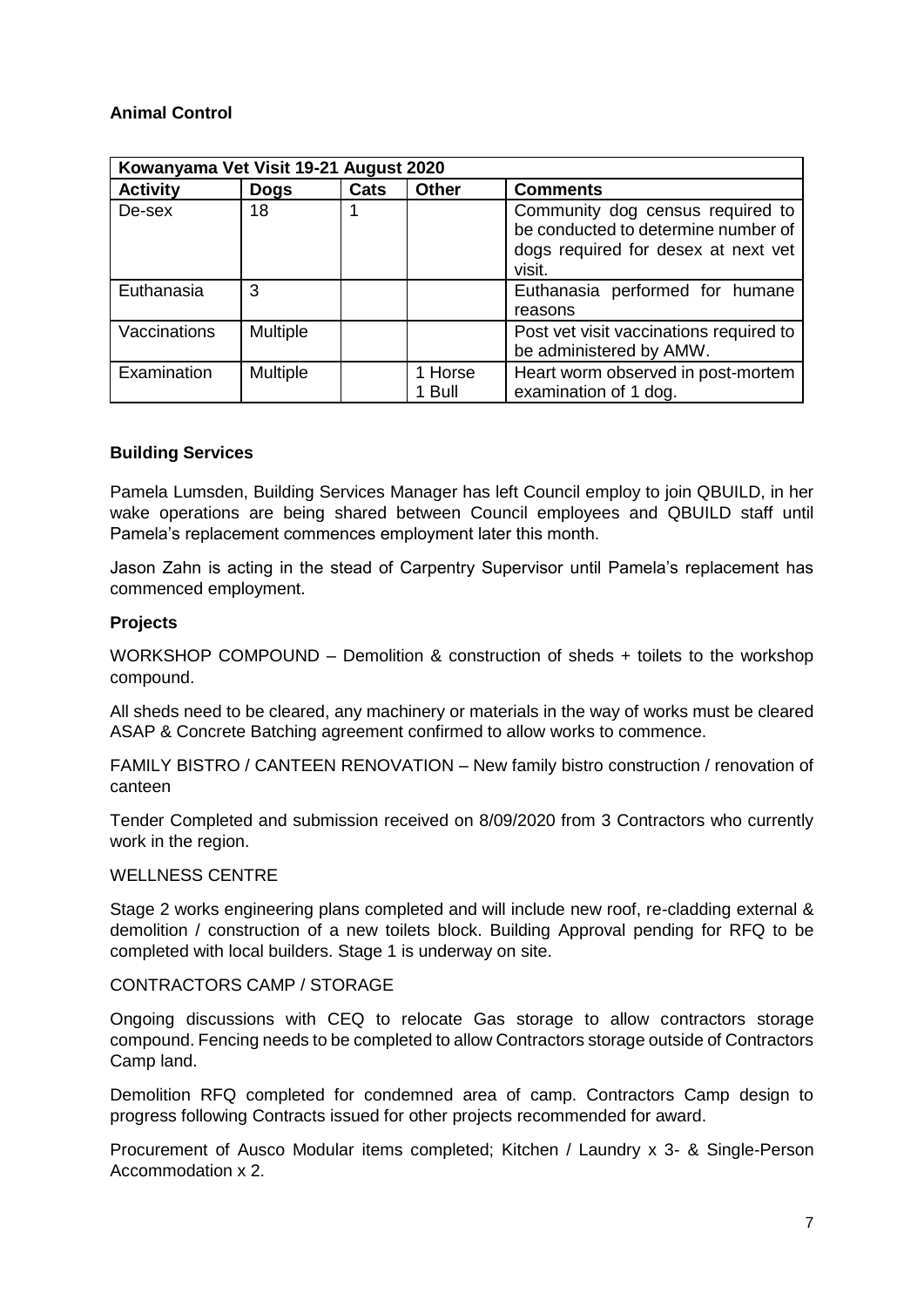### AGED CARE

Minor outstanding items for completion of Aged Care Works. Additional expenditure of funds being reviewed including Driveway works.

### **Airport**

#### Airport activities August 2020

Operationally the airport is busy with maintenance and repairs to plant and equipment. The main priority is the refuelling truck which needs a much-required service and parts replacement if it is to function safely. Training and Certification is also required for aviation refuelling, HR Licences, ARO renewals and other pending courses need to be implemented.

Airport Terminal Apron Fence and Gates now being installed to complete the terminal build.

End of September the Airport will be in audit mode for the annual technical inspection. Still awaiting approval for the Annual Electrical Inspection so that we are compliant in this area.

Safety and continuity of air services are the airports priority and we are looking forward to a busy next few months as travel restrictions ease around Cape York.

#### **Essential Services**

### POTABLE WATER

At present the 3 artesian bores are functioning and recharging the Townsite reservoirs, the reticulation is currently providing a high degree of service to the community. The water feature at the Police station will be repaired shortly.

As part of the ICCP, Essential Services will be going ahead with the ring main from 89 KOLTMOMUM ST to 455 PINDI ST removing the old A/C line and replacing it with new 115mm poly line, and running new lines to slaughter house, pound, car wash, dump, the ponds and other assets along the way, we will have a plan design completed for your appraisal. completing the ring main to maintain there is no longer any dead end.

#### SEWER

Reticulation and ponds are functioning ok with minimal disruption to service as to is the reticulation.

Otherwise business as usual.

### LANDFILL

Currently still providing 2 x wheelie bin kerb-side pickup per week, Officers still in the throes of site waste pushups and in conjunction with Community Development Executive Manager, implementing Containers for Change.

Workshop Contractors are in the throes of repairing both Council owned compactor trucks.

### **Workshop**

With Ishmael back in the workshop we are now able to provide tyre fitting and repairs on a daily basis. Which will make a huge impact for locals in the community.

With Ishmael's knowledge of mechanical repairs, it will allow vehicles to enter and leave the workshop more efficiently.

Bastian has been successfully trained in the tyre bay and is proving to be very handy on the tools.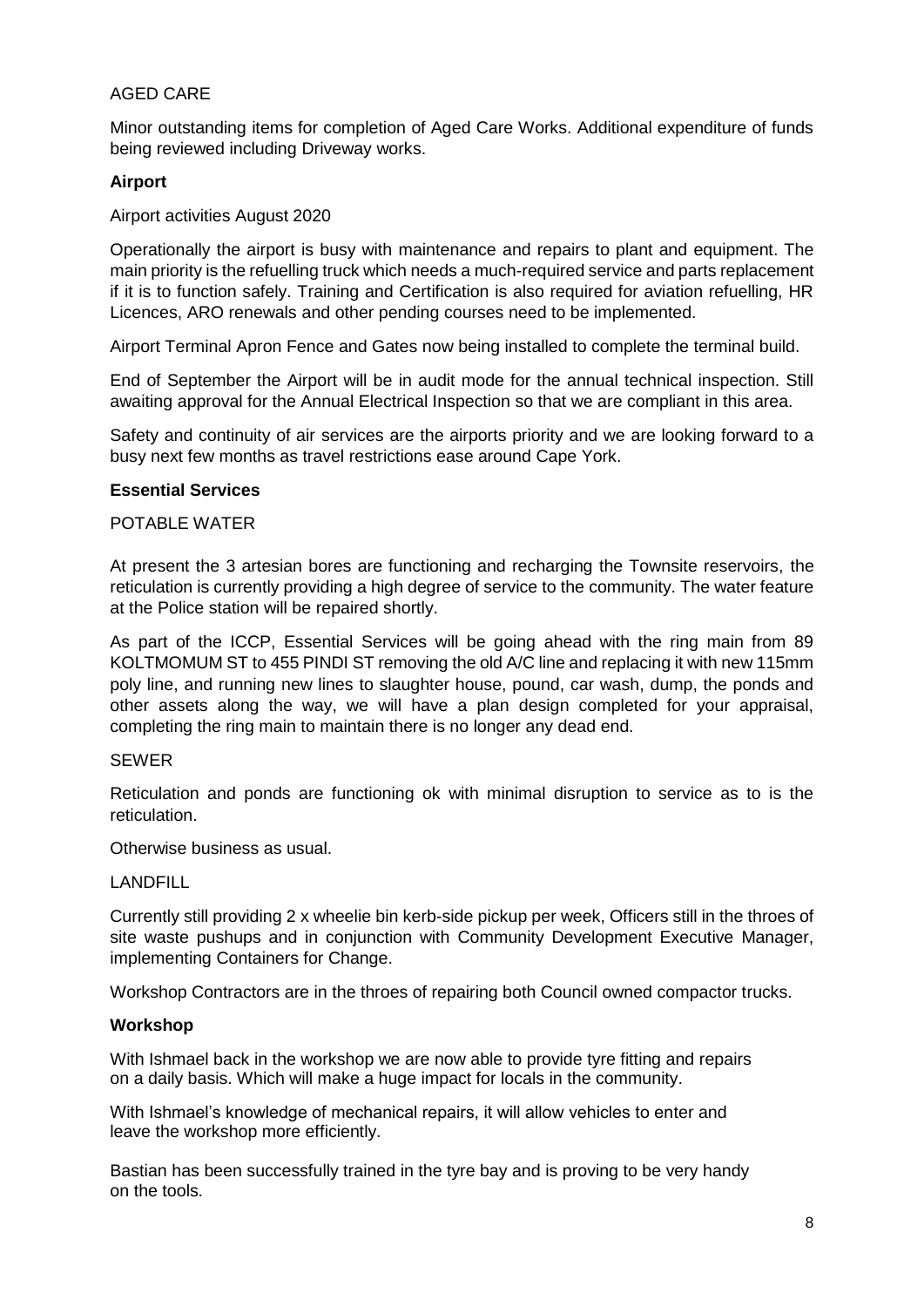All vehicles soon to be supplied with pre-start books.

## **Batching Plant**

Council is now in full ownership of the Batching Plant and is in the process of preparations to service the needs of up and coming Council construction projects for the remainder of the calendar

## **Discussion:**

- CEO commented that the Vet really needs to be here for at least a week
- Vehicles are still an issue for carrying out council work
- Animal cruelty is still an issue it is crucial that the council Animal Management Plan was implemented:

### **Action Item**

EMRIES to progress Animal Management Plan, with the first element being community education.

- Cr Stafford advised that the skate park was not being used for skate-boarding. Young people use the skate park later at night but not for skating. It could possibly be turned into a different outdoor activity.
- Corella's are a big problem as they are eating and destroying a lot of infrastructure and wiring. Bats are also a problem.

*Lunch Break – 12:46pm to 1:48pm*

## **4e) Executive Manager Community Services**

Mr Bell, EMCS presented monthly report on community services

- Aged and disability services still underway and coming along. Clients are now enjoying BBQ's under the new gazebo. Still waiting on the arrival of new furniture.
- Staff have been working hard on improving the grounds with new garden beds, tidying fencing, painting the laundry and a paint/fit out of work shed. NDIS is organising to provide supports, one being for an after-school program for learning through fun and games each Thursday.

## **Kowanyama Women's Services**

September Report

- Five (5) service users and three (3) children were accommodated at KWS.
- KWS hosted a BBQ on the August 15th, 2020, in search for local women to proactively participate in Women's Group.
- The BBQ was a success where KWS partnered with service providers RAATSICC, Churches of Christ and stakeholder QPS all service providers donated clothes, shoes, grooming accessories and toiletries for the local women of Kowanyama.
- KWS unable to use COVID19 funds given from the Department of Child Safety Youth & Women (DCSYW). Women's Services Coordinator expressed her thoughts to the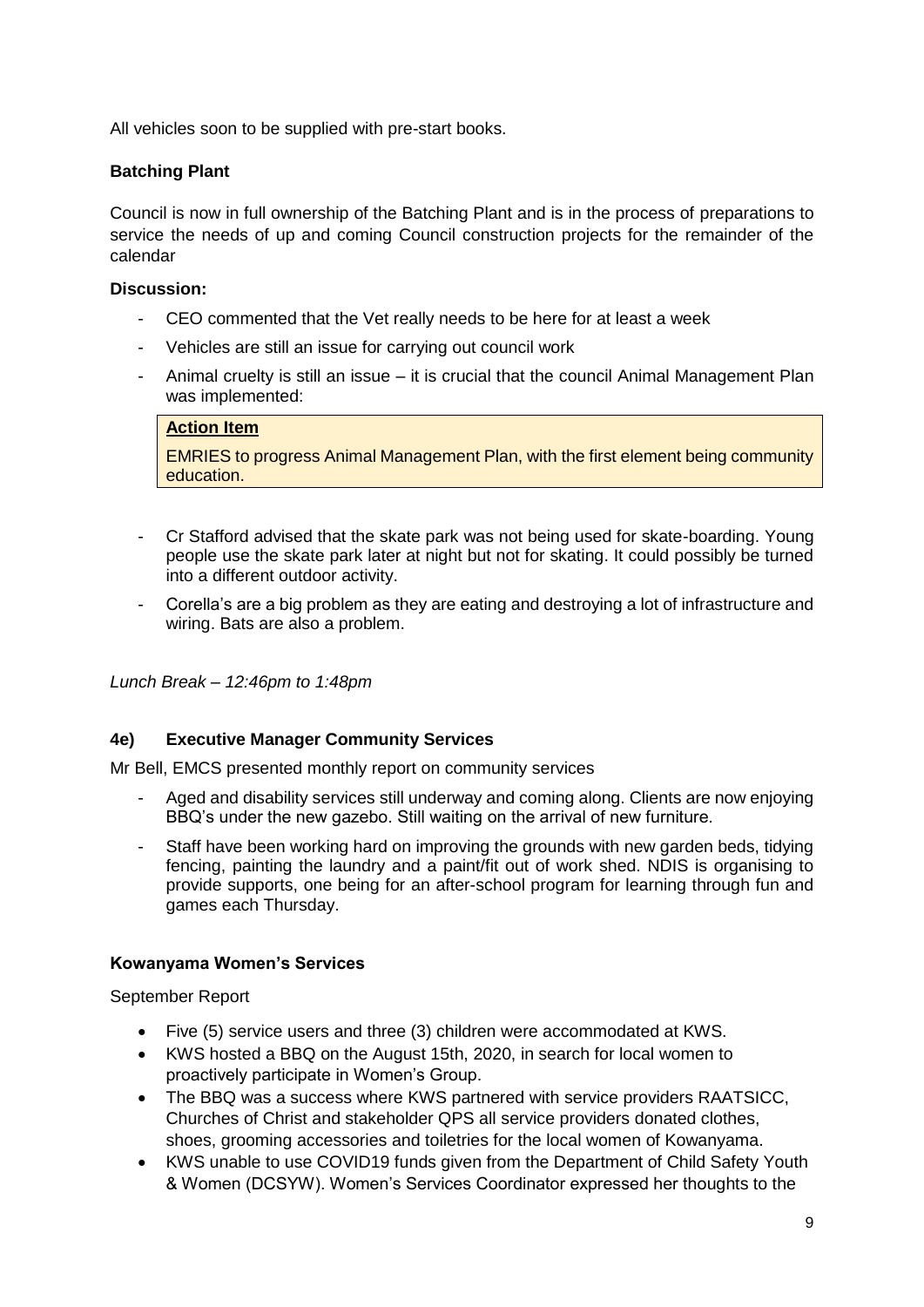(DSCYW) Contracting Officer stating that it is unfair that due to COVID19 discrete remote communities had a positive impact due to COVID19 and not a negative impact.

- KWS to host Women's Group Meeting on the 02/09/2020, Women's Service Coordinator searching for three (3) local Kowanyama women from each clan group to be the vocal person within their clan groups.
- 20 service users accessed KWS for CBS in the month of September

## **Centrelink**

Centrelink agents continue to deliver services for community, EMCS is working with department of human services to set up some professional development for agents.

## **Post Office**

- 1 permanent Post Office Assistant has been employed with training underway
- 1 back up manager is available and fully trained.
- 2 casual back up staff are available to post office

## **Presentation by Barry Hunter**

Mr Barry Hunter from Aboriginal Carbon Foundation (AbCF) joined the council meeting at 2:19pm

Mr Hunter presented to Council and explained how carbon farming works and how it is monitored.

- Training on how to do carbon burns to be done or local rangers. Mid May through to July is burn time.
- Term 4, week 3 School camp to be organised for High School students at Oriner's **Station**

## **4f) Executive Manager Human Resources**

CEO presented monthly report on behalf of Ms Delaney, EMHR

# **Key Details**

- QLD Industrial Relations Commission have advised the State Wage Increase is to be implanted from 01/09/2020 – 1.75% increase to award-based employees
- Current vacancies:
	- o Workshop Manager *re-advertised*
	- o Senior Mechanic *– re-advertised*
	- o Carpentry Supervisor *– re-advertised*
	- o Business Enterprises Manager *– on hold*
	- o Essential Services Officer / Plumbing Apprentice *re-advertised*
	- o Activities Officer *re*-*advertised*
	- o Bakery Assistant *re advertised*
- New Appointments August:
	- o Community Connector *Quade Murray*
	- o Building Services Manager *– Letter of offer accepted (Bevan Klein) – commences 28/09/2020*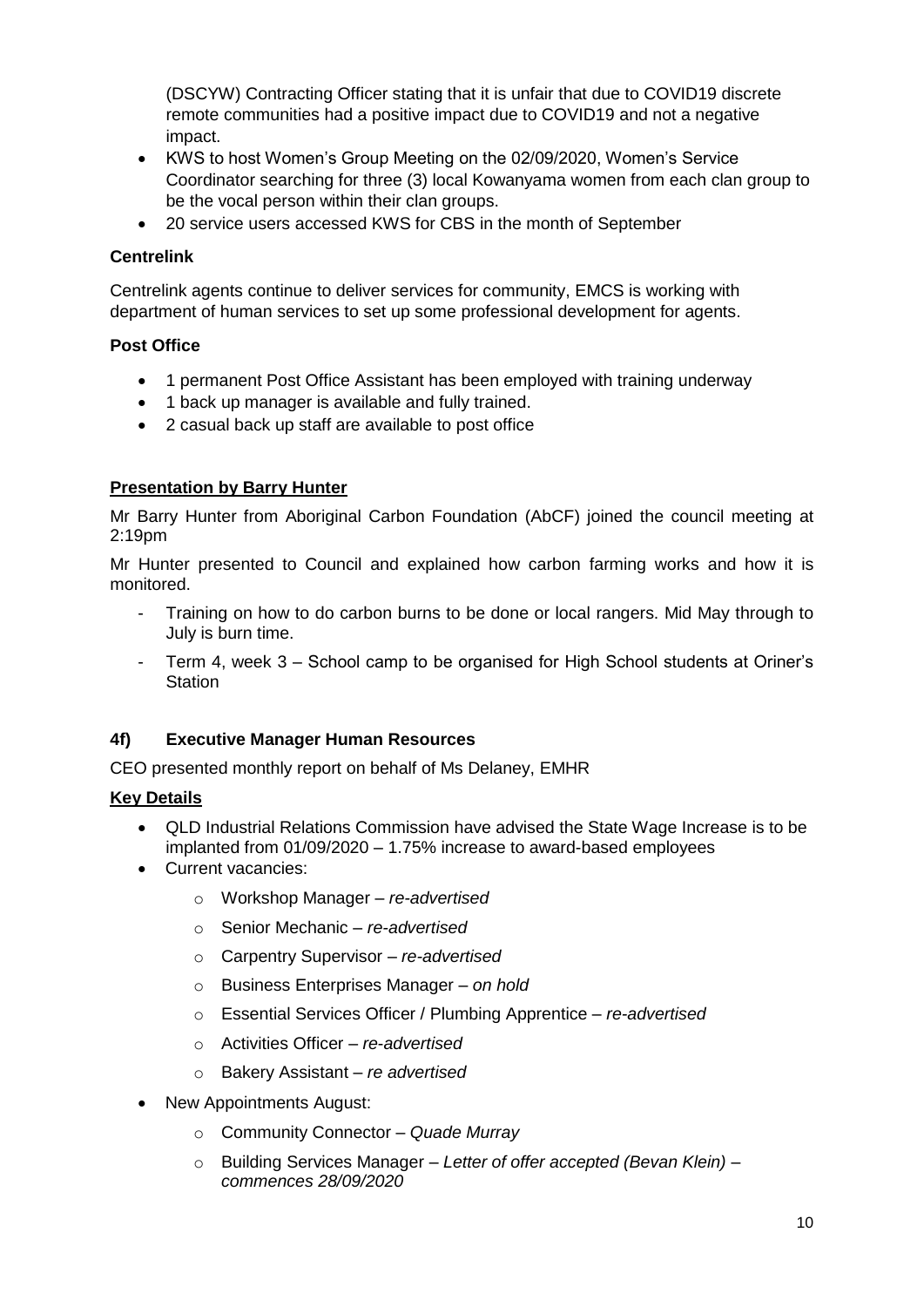- o Aged Care Cook *– Letter of offer accepted (Leisa Patrick) commences 10/09/2020*
- Staffing:
	- o Current staffing numbers by Department (*vacant positions in brackets)*

| <b>Executive</b>                               | 7    | <b>Airport</b>                                                 | 3              |
|------------------------------------------------|------|----------------------------------------------------------------|----------------|
| Kowanyama Admin incl<br><b>Community Bus</b>   | 5    | <b>Bakery</b>                                                  | $\overline{2}$ |
| <b>Cairns Admin</b>                            | 9    | <b>Post Office</b>                                             | 2              |
| <b>Building Services</b>                       | 9(1) | <b>Accommodation</b>                                           | 6              |
| Roads (currently working under<br>DRFA)        | ۰    | <b>Radio Station</b>                                           |                |
| <b>Centrelink</b>                              |      | <b>Women's Shelter</b>                                         | 5              |
| <b>Community Police</b>                        |      | <b>Child Care</b>                                              | 4              |
| <b>Electrical</b>                              |      | <b>Multipurpose Centre</b>                                     | 14             |
| <b>Essential Services</b>                      | 5(1) | <b>Aged Care Facility</b>                                      | 17(1)          |
| <b>Purchase Store</b>                          | 4    | <b>Land, Sea and Environment</b>                               | 10             |
| Workshop                                       | (2)  | <b>Family Engagement Officer</b>                               |                |
| <b>Parks and Gardens Incl Market</b><br>Garden | 3    | <b>Blue Cafe</b>                                               | 4              |
| <b>NDIS</b>                                    | 2(1) | <b>Disaster Recovery Funding</b><br><b>Arrangements (DRFA)</b> | 6              |

- Training:
	- o Forklift training arranged for October 2020
	- o First Aid and Snake Handling Training planned for October
- Issues:
	- o Poor attendance continues to be an issue across all areas,
	- o Lack of interest from community members wishing to work'
	- o Staff housing continues to be an issue
- Admin support for workshop is required
- Kowanyama is the  $4<sup>th</sup>$  most disadvantaged community in Australia once the CoVid19 benefits are dropped

*Cr Bernard left the meeting room at 3:10pm and returned 3:12pm*

# **5a) Closed Business**

| <b>RESOLUTION - Closed Business</b>               | <b>Moved: Cr C. Josiah</b>              |
|---------------------------------------------------|-----------------------------------------|
| That Council moved into closed business at 3:11pm | <b>Seconded: Cr Sands</b>               |
|                                                   | <b>MOTION CARRIED:</b><br>All in favour |

• Cr Stafford left meeting at 3:46pm due to a Material Personal Interest.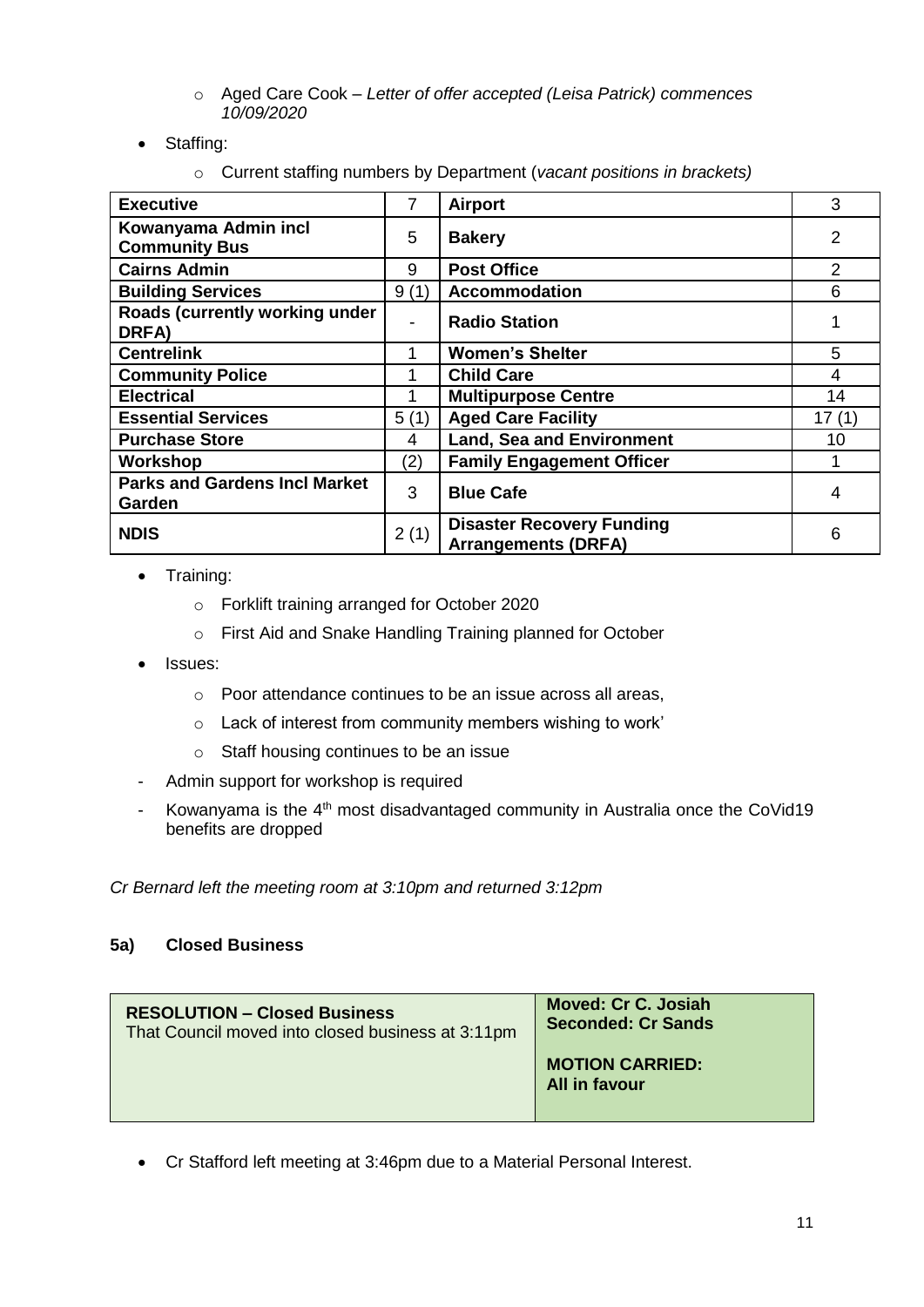| <b>RESOLUTION - Closed Business</b>                 | <b>Moved: Cr Sands</b>                  |
|-----------------------------------------------------|-----------------------------------------|
| That Council moved out of closed business at 4:32pm | <b>Seconded: Cr Bernard</b>             |
|                                                     | <b>MOTION CARRIED:</b><br>All in favour |

• **Mr McKinley, EMRIES presented the Sole Supplier for Enzed, Cairns.**

| <b>RESOLUTION - Sole Supplier</b><br>That Council endorse Enzed Cairns (trading as<br>Embeca Pty Ltd) for Sole Supplier for a<br>\$11,424.05 GST Incl, due to section 225 of the<br>Local Government Regulation. The total cost is<br>\$11,424.05 GST Incl. for the hydraulic repairs to<br>the aerodrome refuelling truck. | <b>Moved: Cr Bernard</b><br><b>Seconded: Cr Stafford</b><br><b>MOTION CARRIED:</b><br><b>All in favour</b> |
|-----------------------------------------------------------------------------------------------------------------------------------------------------------------------------------------------------------------------------------------------------------------------------------------------------------------------------|------------------------------------------------------------------------------------------------------------|
|-----------------------------------------------------------------------------------------------------------------------------------------------------------------------------------------------------------------------------------------------------------------------------------------------------------------------------|------------------------------------------------------------------------------------------------------------|

• **Mr McKinley, EMRIES presented the Sole Supplier for Jasko Air Services**

| <b>RESOLUTION - Sole Supplier</b>                                                                                                                                 | <b>Moved: Cr C. Josiah</b><br><b>Seconded: Cr Sands</b> |
|-------------------------------------------------------------------------------------------------------------------------------------------------------------------|---------------------------------------------------------|
| That Council endorses Jasko Airport Services for<br>Sole Supplier for \$8,490.10 GST Incl the total cost for<br>the electrical inspection is \$8,490.10 GST Incl. | <b>MOTION CARRIED:</b><br><b>All in favour</b>          |

### • **Mr McKinley, EMRIES presented the Sole Supplier for Adam Mansey Generators**

| <b>RESOLUTION - Sole Supplier</b>                                                                                                                                                                                                                                        | <b>Moved: Cr Sands</b><br><b>Seconded: Cr Bernard</b> |
|--------------------------------------------------------------------------------------------------------------------------------------------------------------------------------------------------------------------------------------------------------------------------|-------------------------------------------------------|
| That Council endorses Adam Mansey Generators for<br>Specialised Supplier \$85,000 GST Incl, due to section<br>225 of the Local Government Regulation. The total<br>cost is \$85,000 GST Incl. for the maintenance/repair<br>and restoration of Council owned generators. | <b>MOTION CARRIED:</b><br><b>All in favour</b>        |

• **Mr McKinley, EMRIES presented Contract Award-TKASC2020-03 Family Bistro/Canteen** 

| <b>RESOLUTION - Contract Award (Family</b>                                                                                                                                                                                                | <b>Moved: Cr Bernard</b>                       |
|-------------------------------------------------------------------------------------------------------------------------------------------------------------------------------------------------------------------------------------------|------------------------------------------------|
| <b>Bistro/Canteen)</b>                                                                                                                                                                                                                    | Seconded: Cr C. Josiah                         |
| To award contract for TKASC2020-03 for the supply<br>& installation of constructions works associated with<br>the Family Bistro & Canteen Upgrade to Kieza<br>Construction Pty Ltd to the amount of \$589,680.00<br><b>Excluding GST.</b> | <b>MOTION CARRIED:</b><br><b>All in favour</b> |

• **Mr McKinley, EMRIES presented Contract Award – TKASC2020-02 Workshop Upgrade**